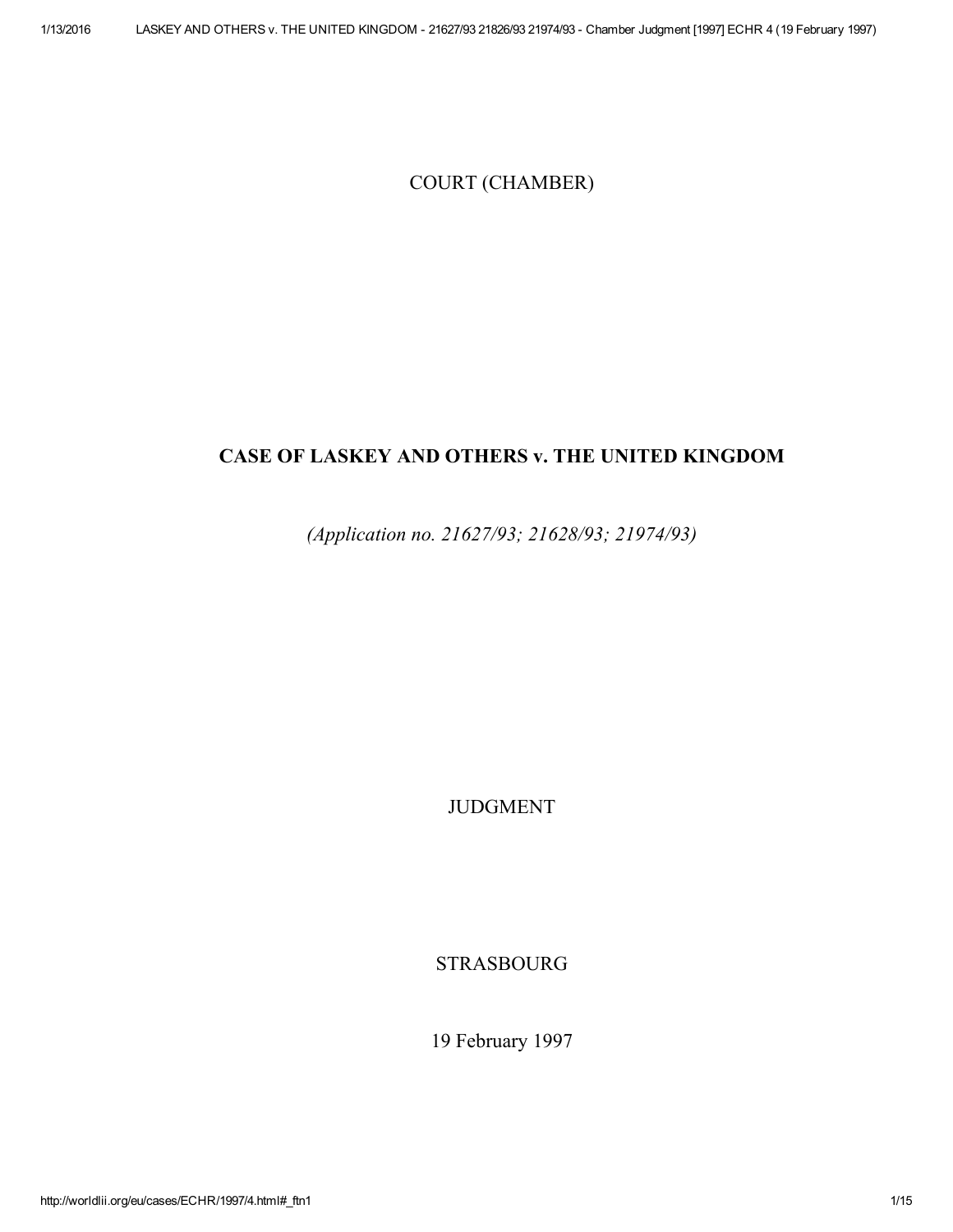#### In the case of Laskey, Jaggard and Brown v. the United Kingdom [1] ,

The European Court of Human Rights, sitting, in accordance with Article 43 (art. 43) of the Convention for the Protection of Human Rights and Fundamental Freedoms ("the Convention") and the relevant provisions of Rules of Court A [2] , as a Chamber composed of the following judges:

- Mr R. BERNHARDT, President,
- Mr L.-E. PETTITI,
- Mr C. Russo,
- Mr A. SPIELMANN,
- Sir John FREELAND,
- Mr M.A. LOPES ROCHA,
- Mr L. WILDHABER,
- Mr P. KURIS,
- Mr E. LEVITS,

and also of Mr H. PETZOLD, Registrar, and Mr P.J. MAHONEY, Deputy Registrar,

Having deliberated in private on 28 October 1996 and 20 January 1997,

Delivers the following judgment, which was adopted on the last-mentioned date:

# PROCEDURE

1. The case was referred to the Court by the European Commission of Human Rights ("the Commission") on 11 December 1995, within the three-month period laid down by Article 32 para. 1 and Article 47 of the Convention (art. 32-1, art. 47). It originated in three applications (nos. 21627/93, 21826/93 and 21974/93) against the United Kingdom of Great Britain and Northern Ireland lodged with the Commission under Article 25 (art. 25) on 14 December 1992 by three British nationals, Mr Colin Laskey, Mr Roland Jaggard and Mr Anthony Brown.

The Commission's request referred to Articles 44 and 48 (art. 44, art. 48) and to the declaration whereby the United Kingdom recognised the compulsory jurisdiction of the Court (Article 46) (art. 46). The object of the request was to obtain a decision as to whether the facts of the case disclosed a breach by the respondent State of its obligations under Article 8 of the Convention (art. 8).

<span id="page-1-0"></span>2. In response to the enquiry made in accordance with Rule 33 para. 3 (d) of Rules of Court A, the late Mr Laskey's father and the two other applicants stated that they wished to take part in the proceedings and designated the lawyers who would represent them (Rule 30).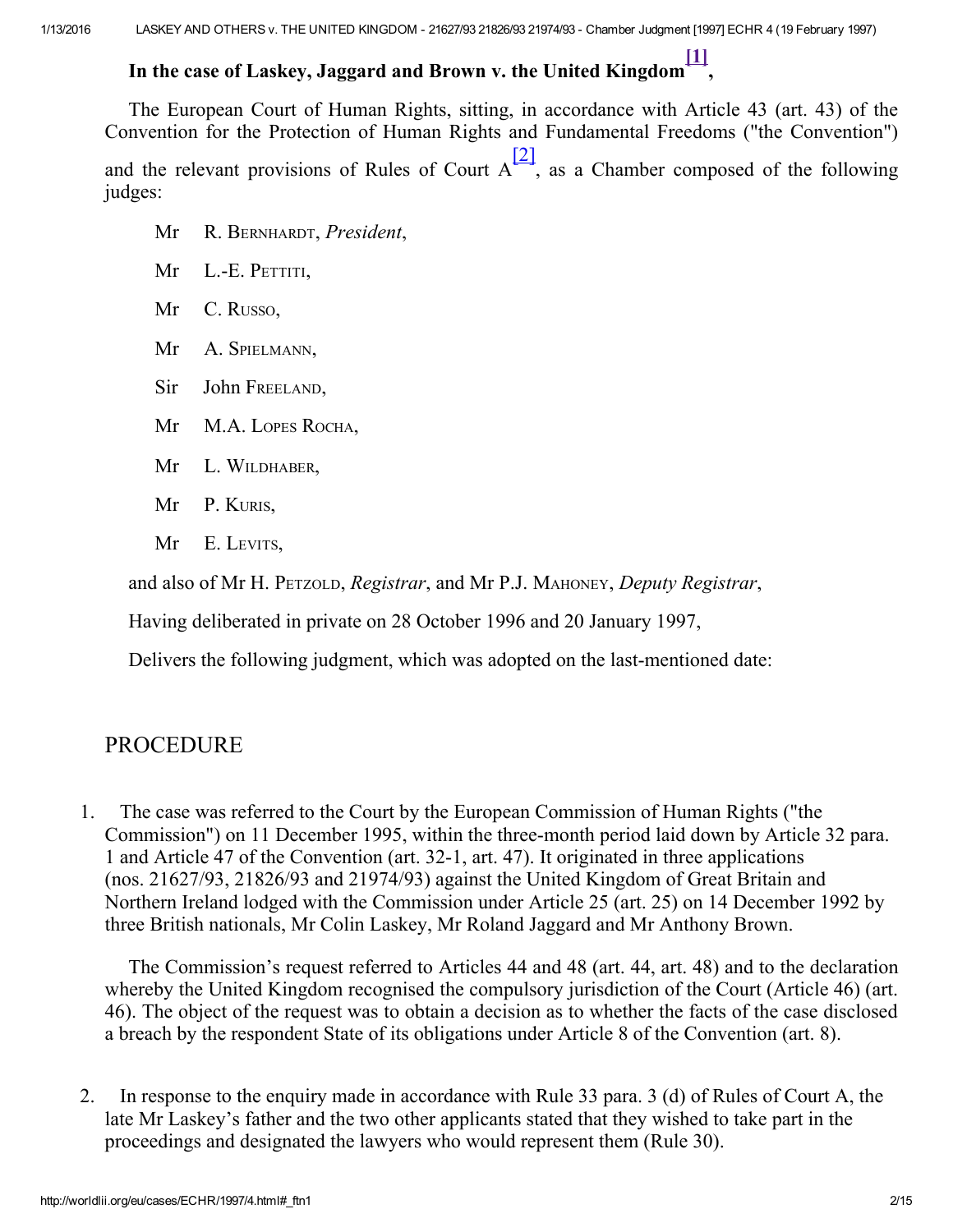- 3. The Chamber to be constituted included ex officio Sir John Freeland, the elected judge of British nationality (Article 43 of the Convention) (art. 43), and Mr R. Bernhardt, the Vice-President of the Court (Rule 21 para. 4 (b)). On 8 February 1996, in the presence of the Registrar, the President of the Court, Mr R. Ryssdal, drew by lot the names of the other seven members, namely Mr L.-E. Pettiti, Mr C. Russo, Mr A. Spielmann, Mr M.A. Lopes Rocha, Mr L. Wildhaber, Mr P. Kuris and Mr E. Levits (Article 43 in fine of the Convention and Rule 21 para. 5) (art. 43).
- 4. As President of the Chamber (Rule 21 para. 6), Mr Bernhardt, acting through the Registrar, consulted the Agent of the United Kingdom Government ("the Government"), the applicants' lawyers and the Delegate of the Commission on the organisation of the proceedings (Rules 37 para. 1 and 38). Pursuant to the orders made in consequence, the Registrar received the Government's and the applicants' memorials on 2 and 15 July 1996 respectively.
- 5. On 17 July 1996, the President granted leave to Rights International, a New York-based nongovernmental human rights organisation, to submit written comments on specified aspects of the case (Rule 37 para. 2). The comments were received on 16 August 1996.
- 6. In accordance with the President's decision, the hearing took place in public in the Human Rights Building, Strasbourg, on 21 October 1996. The Court had held a preparatory meeting beforehand.

There appeared before the Court:

(a) for the Government

| Mr I. CHRISTIE, Assistant Legal Adviser, |                   |
|------------------------------------------|-------------------|
| Foreign and Commonwealth Office,         | Agent,            |
| Mr D. PANNICK QC,                        |                   |
| Mr M. Shaw,                              | Counsel,          |
| Mr S. BRAMLEY,                           |                   |
| Ms B. MOXON,                             | <i>Advisers</i> ; |
| (b) for the Commission                   |                   |
| Mr G. Ress,                              | Delegate;         |
| (c) for the applicants                   |                   |
| Lord LESTER OF HERNE HILL QC,            |                   |
| Ms A. WORRALL QC,                        | Counsel,          |
| Mr D. JONAS,                             |                   |
| Mr A. HAMILTON,                          |                   |
| Mr I. GEFFEN,                            | Solicitors,       |
|                                          |                   |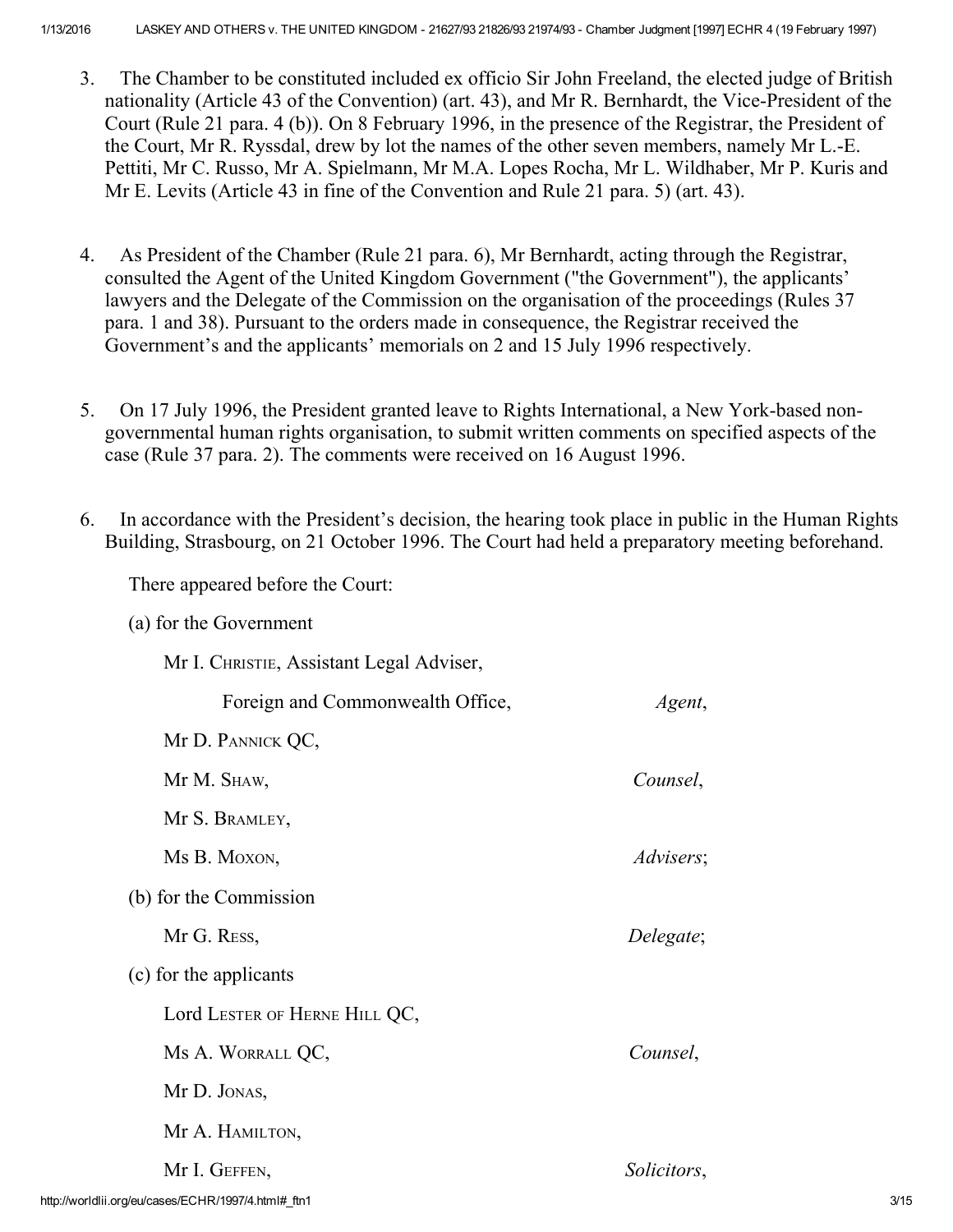The Court heard addresses by Mr Ress, Lord Lester of Herne Hill, Ms Worrall and Mr Pannick.

# AS TO THE FACTS

### I. THE CIRCUMSTANCES OF THE CASE

- 7. Mr Laskey, Mr Jaggard and Mr Brown, all British citizens, were born in 1943, 1947 and 1935 respectively. Mr Laskey died on 14 May 1996.
- 8. In 1987, in the course of routine investigations into other matters, the police came into possession of a number of video films which were made during sado-masochistic encounters involving the applicants and as many as forty-four other homosexual men. As a result the applicants, with several other men, were charged with a series of offences, including assault and wounding, relating to sado-masochistic activities that had taken place over a ten-year period. One of the charges involved a defendant who was not yet 21 years old the age of consent to male homosexual practices at the time. Although the instances of assault were very numerous, the prosecution limited the counts to a small number of exemplary charges.

The acts consisted in the main of maltreatment of the genitalia (with, for example, hot wax, sandpaper, fish hooks and needles) and ritualistic beatings either with the assailant's bare hands or a variety of implements, including stinging nettles, spiked belts and a cat-o'-nine tails. There were instances of branding and infliction of injuries which resulted in the flow of blood and which left scarring.

These activities were consensual and were conducted in private for no apparent purpose other than the achievement of sexual gratification. The infliction of pain was subject to certain rules including the provision of a code word to be used by any "victim" to stop an "assault", and did not lead to any instances of infection, permanent injury or the need for medical attention.

- 9. The activities took place at a number of locations, including rooms equipped as torture chambers. Video cameras were used to record events and the tapes copied and distributed amongst members of the group. The prosecution was largely based on the contents of those videotapes. There was no suggestion that the tapes had been sold or used other than by members of the group.
- 10. The applicants pleaded guilty to the assault charges after the trial judge ruled that they could not rely on the consent of the "victims" as an answer to the prosecution case.
- 11. On 19 December 1990, the defendants were convicted and sentenced to terms of imprisonment. On passing sentence, the trial judge commented: "... the unlawful conduct now before the court would be dealt with equally in the prosecution of heterosexuals or bisexuals if carried out by them. The homosexuality of the defendants is only the background against which the case must be viewed."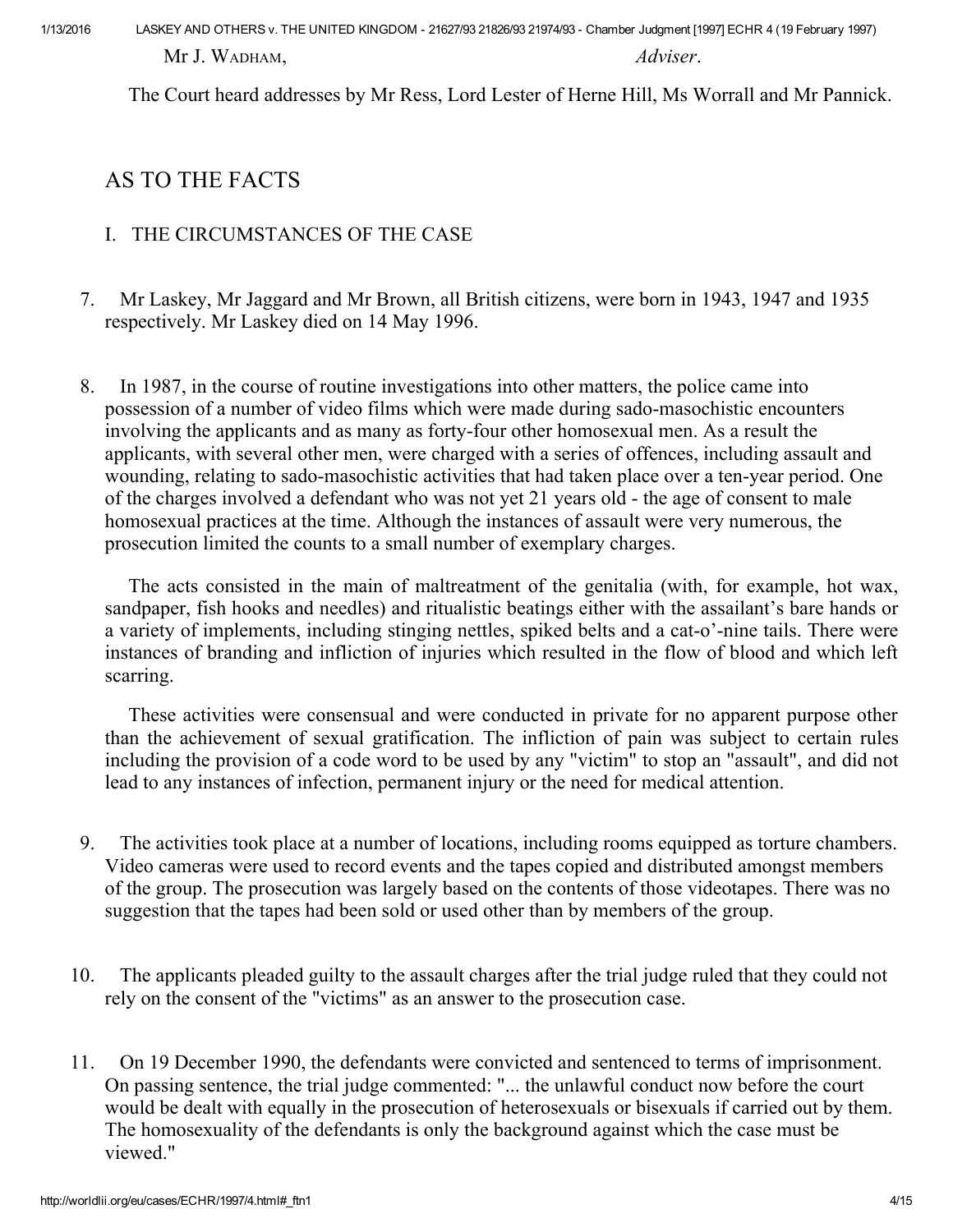Mr Laskey was sentenced to imprisonment for four years and six months. This included a sentence of four years' imprisonment for aiding and abetting keeping a disorderly house (see paragraph 31 below) and a consecutive term of six months' imprisonment for possession of an indecent photograph of a child. Under section 47 of the Offences against the Person Act 1861 ("the 1861 Act" - see paragraph 27 below), Mr Laskey also received concurrent sentences of twelve months' imprisonment in respect of various counts of assault occasioning actual bodily harm and aiding and abetting assault occasioning actual bodily harm.

- 12. Mr Jaggard was sentenced to imprisonment for three years. He received two years' imprisonment for aiding and abetting unlawful wounding - contrary to section 20 of the 1861 Act (see paragraph 25 below) , and a further twelve months' imprisonment for assault occasioning actual bodily harm, aiding and abetting the same offence, and unlawful wounding.
- 13. Mr Brown was sentenced to imprisonment for two years and nine months. He received twelve months' imprisonment for aiding and abetting assault occasioning actual bodily harm, a further nine months' imprisonment for assault occasioning actual bodily harm, and a further twelve months' imprisonment for further assaults occasioning actual bodily harm.
- 14. The applicants appealed against conviction and sentence.
- 15. On 19 February 1992, the Court of Appeal, Criminal Division, dismissed the appeals against conviction. Since, however, the court found that the applicants did not appreciate that their actions in inflicting injuries were criminal, reduced sentences were imposed.
- 16. Mr Laskey's sentence was thus reduced to eighteen months' imprisonment as regards the charge of aiding and abetting keeping a disorderly house. This sentence was to run concurrently with another three months' sentence in respect of the various counts of assault and consecutively with six months' imprisonment for the possession of an indecent photograph of a child, totalling two years' imprisonment.
- 17. Mr Jaggard's and Mr Brown's sentences were reduced to six months' and three months' imprisonment respectively.
- 18. The applicants appealed to the House of Lords on the following certified point of law of public importance:

"Where A wounds or assaults B occasioning him actual bodily harm in the course of a sadomasochistic encounter, does the prosecution have to prove lack of consent on the part of B before they can establish A's guilt under section 20 or section 47 of the 1861 Act?"

19. On 11 March 1993, the appeal, known as the case of R. v. Brown ([1993] 2 All England Law Reports 75), was dismissed by a majority of the House of Lords, two of the five law lords dissenting.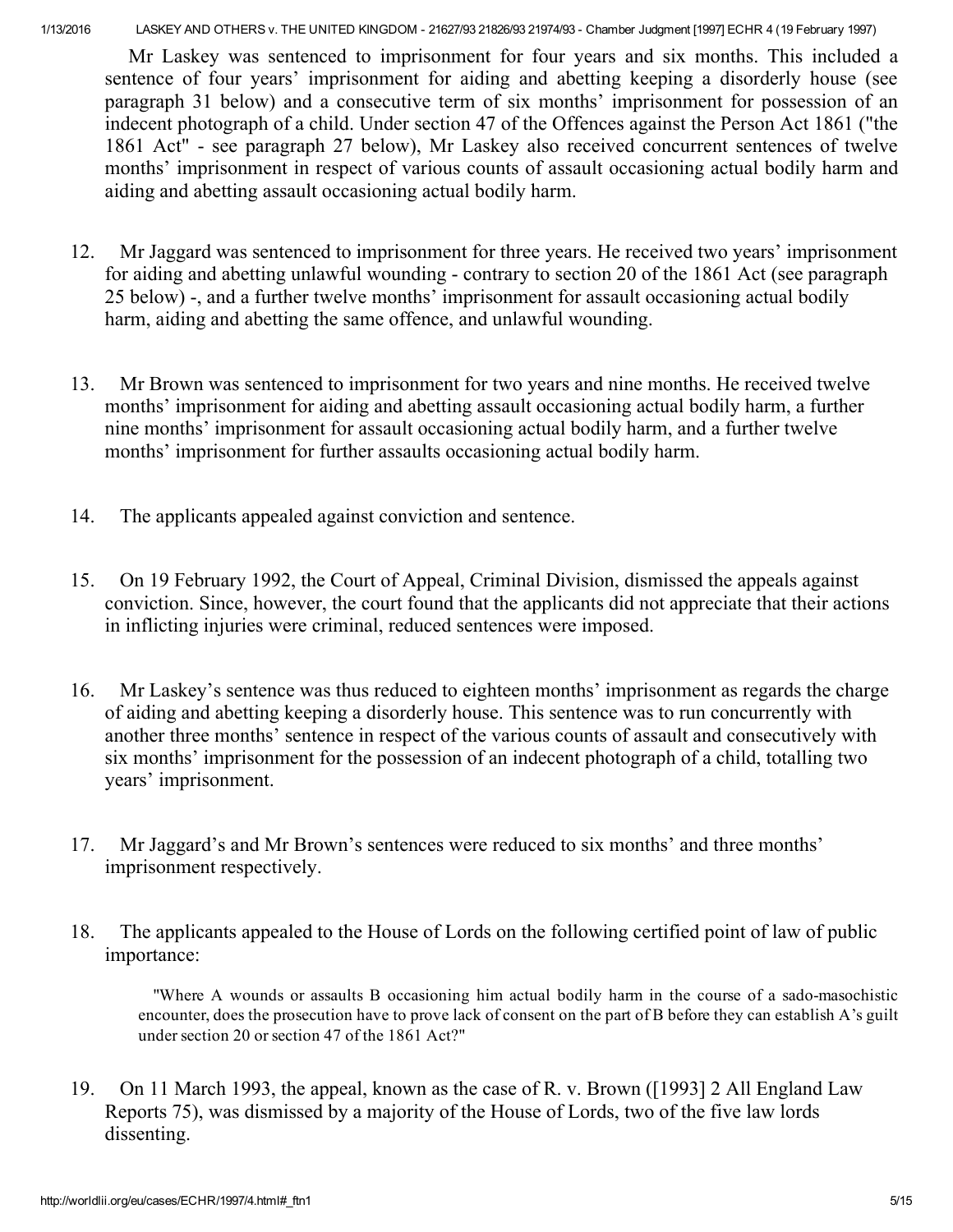#### 20. Lord Templeman, in the majority, held after reviewing the case-law that:

"... the authorities dealing with the intentional infliction of bodily harm do not establish that consent is a defence to a charge under the Act of 1861. They establish that consent is a defence to the infliction of bodily harm in the course of some lawful activities. The question is whether the defence should be extended to the infliction of bodily harm in the course of sado-masochistic encounters ...

Counsel for the appellants argued that consent should provide a defence ... because it was said every person has a right to deal with his own body as he chooses. I do not consider that this slogan provides a sufficient guide to the policy decision which must now be taken. It is an offence for a person to abuse his own body and mind by taking drugs. Although the law is often broken, the criminal law restrains a practice which is regarded as dangerous and injurious to individuals and which if allowed and extended is harmful to society generally. In any event the appellants in this case did not mutilate their own bodies. They inflicted harm on willing victims ...

In principle there is a difference between violence which is incidental and violence which is inflicted for the indulgence of cruelty. The violence of sado-masochistic encounters involves the indulgence of cruelty by sadists and the degradation of victims. Such violence is injurious to the participants and unpredictably dangerous. I am not prepared to invent a defence of consent for sado-masochistic encounters which breed and glorify cruelty ...

Society is entitled and bound to protect itself against a cult of violence. Pleasure derived from the infliction of pain is an evil thing. Cruelty is uncivilised."

#### 21. Lord Jauncey of Tullichettle found that:

"In my view the line falls properly to be drawn between assault at common law and the offence of assault occasioning actual bodily harm created by section 47 of the 1861 Act, with the result that consent of the victim is no answer to anyone charged with the latter offence ... unless the circumstances fall within one of the well known exceptions such as organised sporting contests or games, parental chastisement or reasonable surgery ... the infliction of actual or more serious bodily harm is an unlawful activity to which consent is no answer.

... Notwithstanding the views which I have come to, I think it right to say something about the submissions that consent to the activity of the appellants would not be injurious to the public interest.

Considerable emphasis was placed by the appellants on the well-ordered and secret manner in which their activities were conducted and upon the fact that these activities had resulted in no injuries which required medical attention. There was, it was said, no question of proselytising by the appellants. This latter submission sits ill with the following passage in the judgment of the Lord Chief Justice:

'They [Laskey and Cadman] recruited new participants; they jointly organised proceedings at the house where much of this activity took place; where much of the pain inflicting equipment was stored.

Cadman was a voyeur rather than a sado-masochist, but both he and Laskey through their operations at the Horwich premises were responsible in part for the corruption of a youth "K" who is now it seems settled into a normal heterosexual relationship.'

Be that as it may, in considering the public interest it would be wrong to look only at the activities of the appellants alone, there being no suggestion that they and their associates are the only practitioners of homosexual sado-masochism in England and Wales. This House must therefore consider the possibility that these activities are practised by others and by others who are not so controlled or responsible as the appellants are claiming to be. Without going into details of all the rather curious activities in which the appellants engaged it would appear to be good luck rather than good judgment which has prevented serious injury from occurring. Wounds can easily become septic if not properly treated, the free flow of blood from a person who is HIVpositive or who has AIDS can infect another and an inflicter who is carried away by sexual excitement or by drink or drugs could very easily inflict pain and injury beyond the level to which the receiver had consented. Your Lordships have no information as to whether such situations have occurred in relation to other sadomasochistic practitioners. It was no doubt these dangers which caused Lady Mallalieu to restrict her propositions in relation to the public interest to the actual rather than the potential result of the activity. In my view such a restriction is quite unjustified. When considering the public interest potential for harm is just as relevant as actual harm. As Mathew J. said in Coney 8 Queen's Bench 534, 547: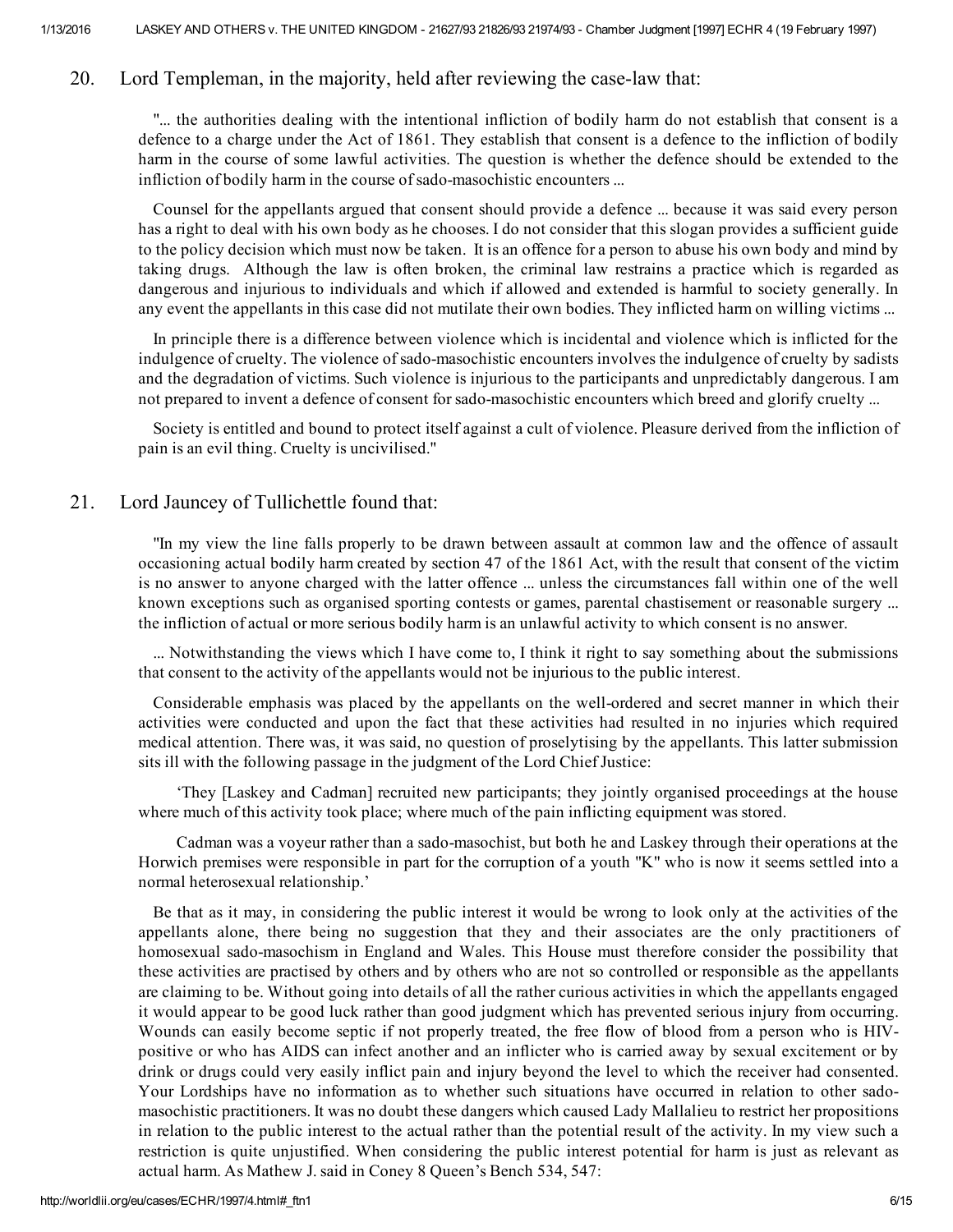'There is however abundant authority for saying that no consent can render that innocent which is in fact dangerous.'

Furthermore, the possibility of proselytisation and corruption of young men is a real danger even in the case of these appellants and the taking of video recordings of such activities suggests that secrecy may not be as strict as the appellants claimed to your Lordships."

- 22. Lord Mustill and Lord Slynn of Hadley dissented. The first considered that the case should not be treated as falling within the criminal law of violence but rather within the criminal law of private sexual relations. He gave weight to the arguments of the appellants concerning Article 8 of the Convention (art. 8), finding that the decisions of the European authorities clearly favoured the right of the appellants to conduct their private life undisturbed by the criminal law. He considered after an examination of the relevant caselaw that it was appropriate for the House of Lords to tackle afresh the question whether public interest required penalising the infliction of this degree of harm in private on a consenting recipient, where the purpose was not profit but gratification of sexual desire. He found no convincing argument on grounds of health (alleged risk of infections or spread of AIDS), the alleged risk of the activities getting out of hand or any possible risk of corruption of youth which might require the offences under the 1861 Act to be interpreted as applying to this conduct.
- 23. Lord Slynn of Hadley found that as the law stood adults were able to consent to acts done in private which did not result in serious bodily harm. He agreed that it was in the end a matter of policy in an area where social and moral factors were extremely important and where attitudes could change. It was however for the legislature to decide whether such conduct should be brought within the criminal law and not for the courts in the interests of "paternalism" to introduce into existing statutory crimes relating to offences against the person concepts which did not properly fit there.
- 24. The proceedings were given widespread press coverage. All the applicants lost their jobs and Mr Jaggard required extensive psychiatric treatment.

## II. RELEVANT DOMESTIC LAW AND PRACTICE

#### A. Offences against the persons

1. The Offences against the Person Act 1861

25. Section 20 of the Offences against the Person Act 1861 ("the 1861 Act") provides:

"Whosoever shall unlawfully and maliciously wound or inflict any grievous bodily harm upon any other person, either with or without any weapon or instrument, ... shall be liable ... to [imprisonment] ... for not more than five years."

- 26. According to the case-law, to constitute a wound for the purposes of the section, the whole skin must be broken, not merely the outer layer or epidermis.
- 27. By section 47 of the 1861 Act: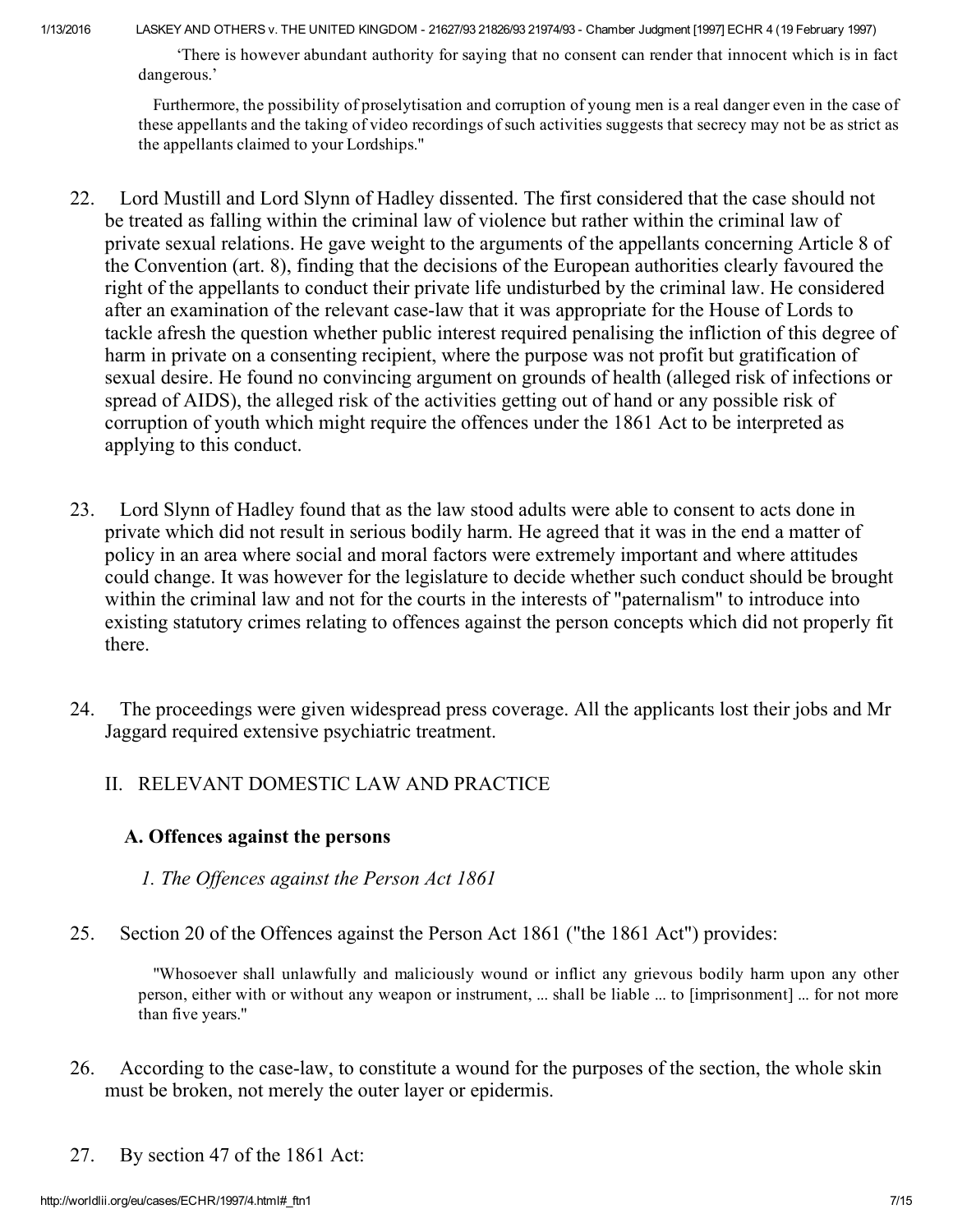"Whosoever shall be convicted on indictment of any assault occasioning actual bodily harm shall be liable ... to imprisonment for not more than five years."

Actual bodily harm is defined as "any hurt or injury calculated to interfere with health or comfort" (Liksey J, in R. v. Miller [1954] 2 Queen's Bench Reports 282, at 292).

2. Case-law prior to R. v. Brown

28. In the case of R. v. Donovan ([1934] 2 King's Bench Reports, at 498), the accused had beaten with a cane a girl for the purposes of sexual gratification, with her consent. Swift J held:

"It is an unlawful act to beat another person with such a degree of violence that the infliction of actual bodily harm is a probable consequence, and when such an act is proved, consent is immaterial."

29. In Attorney-General's Reference (No. 6 of 1980) ([1980] Queen's Bench Reports, at 715) where two men quarrelled and decided to fight each other, Lord Lane CJ in the Court of Appeal had held:

"It is not in the public interest that people should try to cause or should cause each other actual bodily harm for no good reason. Minor struggles are another matter. So, in our judgment, it is immaterial whether the act occurs in private or in public; it is an assault if actual bodily harm is intended and/or caused. This means that most fights will be unlawful regardless of consent. Nothing which we have said is intended to cast doubt upon the accepted legality of properly conducted games and sports, lawful chastisement or correction, reasonable surgical interference, dangerous exhibitions, etc. These apparent exceptions can be justified as involving the exercise of a legal right, in the case of chastisement or correction, or as needed in the public interest, in the other cases."

- 3. Case-law subsequent to R. v. Brown
- 30. In R. v. Wilson ([1996] 3 Weekly Law Reports, at 125), where a man had been convicted of assault occasioning actual bodily harm for having branded his initials with a hot knife on his wife's buttocks with her consent, the Court of Appeal, Criminal Division, allowed the appeal. In the course of the court's judgment, Lord Justice Russell stated:

"... there is no factual comparison to be made between the instant case and the facts of either Donovan or Brown: Mrs Wilson not only consented to that which the appellant did, she instigated it. There was no aggressive intent on the part of the appellant ...

...

We do not think that we are entitled to assume that the method adopted by the appellant and his wife was any more dangerous or painful than tattooing ...

Consensual activity between husband and wife, in the privacy of the matrimonial home, is not, in our judgment, a proper matter for criminal investigation, let alone criminal prosecution."

#### B. Offences against public decency

31. Keeping a "disorderly house" is a common law offence. A disorderly house is defined as

"one which is not regulated by the restraints of morality and which is so conducted as to violate law and good order. There must be an element of 'open house', but it does not need to be open for the public at large ... Where indecent performances or exhibitions are alleged as rendering the premises a disorderly house, it must be proved that matters are there performed or exhibited of such a character that their performance or exhibition in a place of common resort (a) amounts to an outrage of public decency, or (b) tends to corrupt or deprave, or (c) is otherwise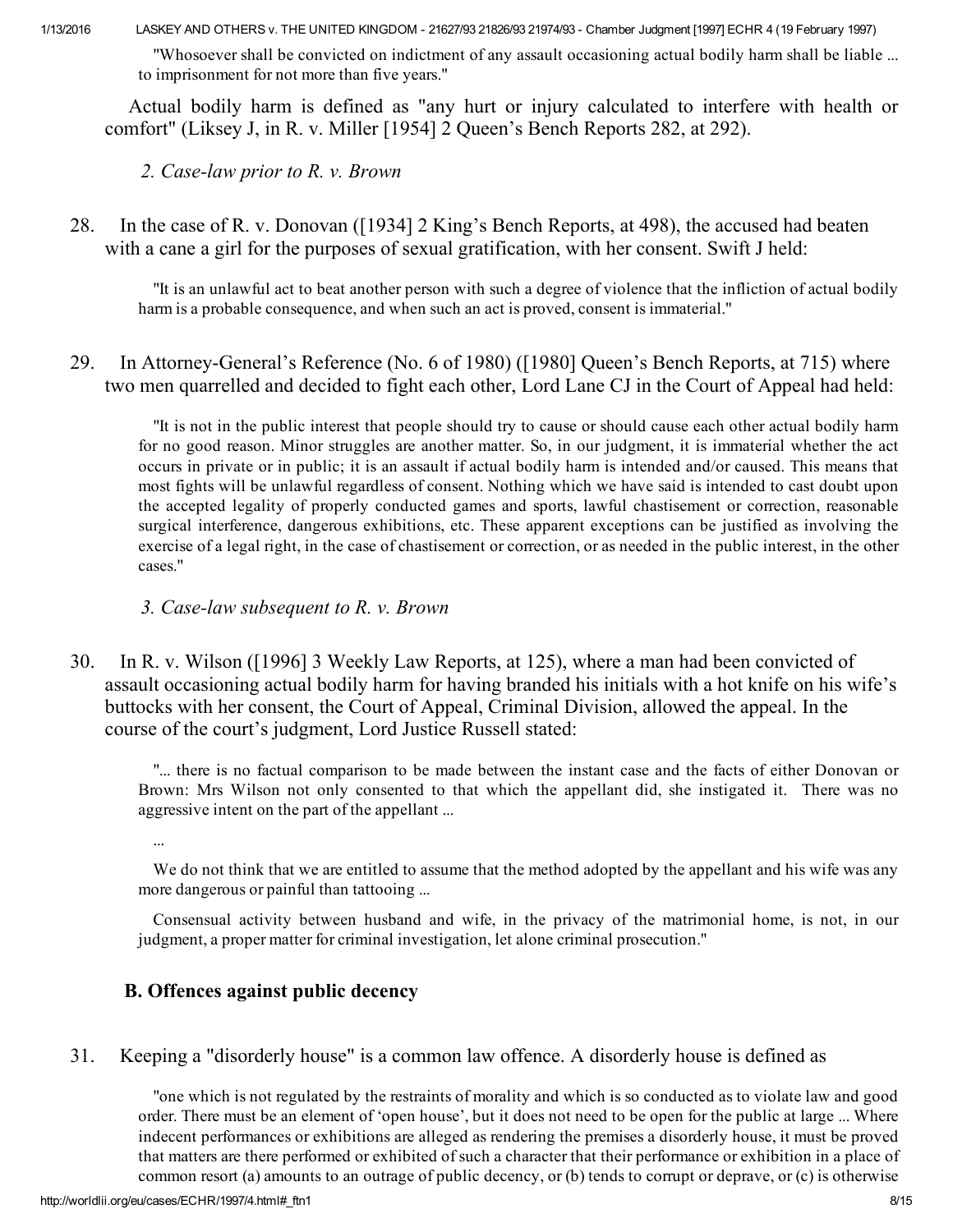1/13/2016 LASKEY AND OTHERS v. THE UNITED KINGDOM 21627/93 21826/93 21974/93 Chamber Judgment [1997] ECHR 4 (19 February 1997) calculated to injure the public interest so as to call for condemnation and punishment" ([1996] Archbold's Criminal Pleading, Evidence and Practice 20, at 224).

# PROCEEDINGS BEFORE THE COMMISSION

- 32. Mr Laskey, Mr Jaggard and Mr Brown applied to the Commission on 14 December 1992. They relied on Articles 7 and 8 of the Convention (art. 7, art. 8), complaining that their convictions were the result of an unforeseeable application of a provision of the criminal law which, in any event, amounted to an unlawful and unjustifiable interference with their right to respect for their private life.
- 33. On 18 January 1995, the Commission declared the applications (nos. 21627/93, 21826/93 and 21974/93) admissible as to the complaint under Article 8 of the Convention (art. 8). In its report of 26 October 1995 (Article 31) (art. 31), it expressed the opinion, by eleven votes to seven, that there had been no violation of that provision (art. 8).

The full text of the Commission's opinion and of the two separate opinions contained in the report is reproduced as an annex to this judgment [3] .

# FINAL SUBMISSIONS TO THE COURT

34. At the hearing, the Government invited the Court to agree with the majority of the Commission that there had been no breach of the Convention in this case.

The applicants, for their part, asked the Court to consider the position of each individual applicant upon the basis of the agreed facts and the charges which were pertinent to them and to find a violation of their right to respect for their private lives through the expression of their sexual personality, as guaranteed by Article 8 of the Convention (art. 8).

# AS TO THE LAW

## ALLEGED VIOLATION OF ARTICLE 8 OF THE CONVENTION (art. 8)

35. The applicants contended that their prosecution and convictions for assault and wounding in the course of consensual sado-masochistic activities between adults was in breach of Article 8 of the Convention (art. 8), which provides:

"1. Everyone has the right to respect for his private and family life, his home and his correspondence.

2. There shall be no interference by a public authority with the exercise of this right except such as is in accordance with the law and is necessary in a democratic society in the interests of national security, public safety or the economic well-being of the country, for the prevention of disorder or crime, for the protection of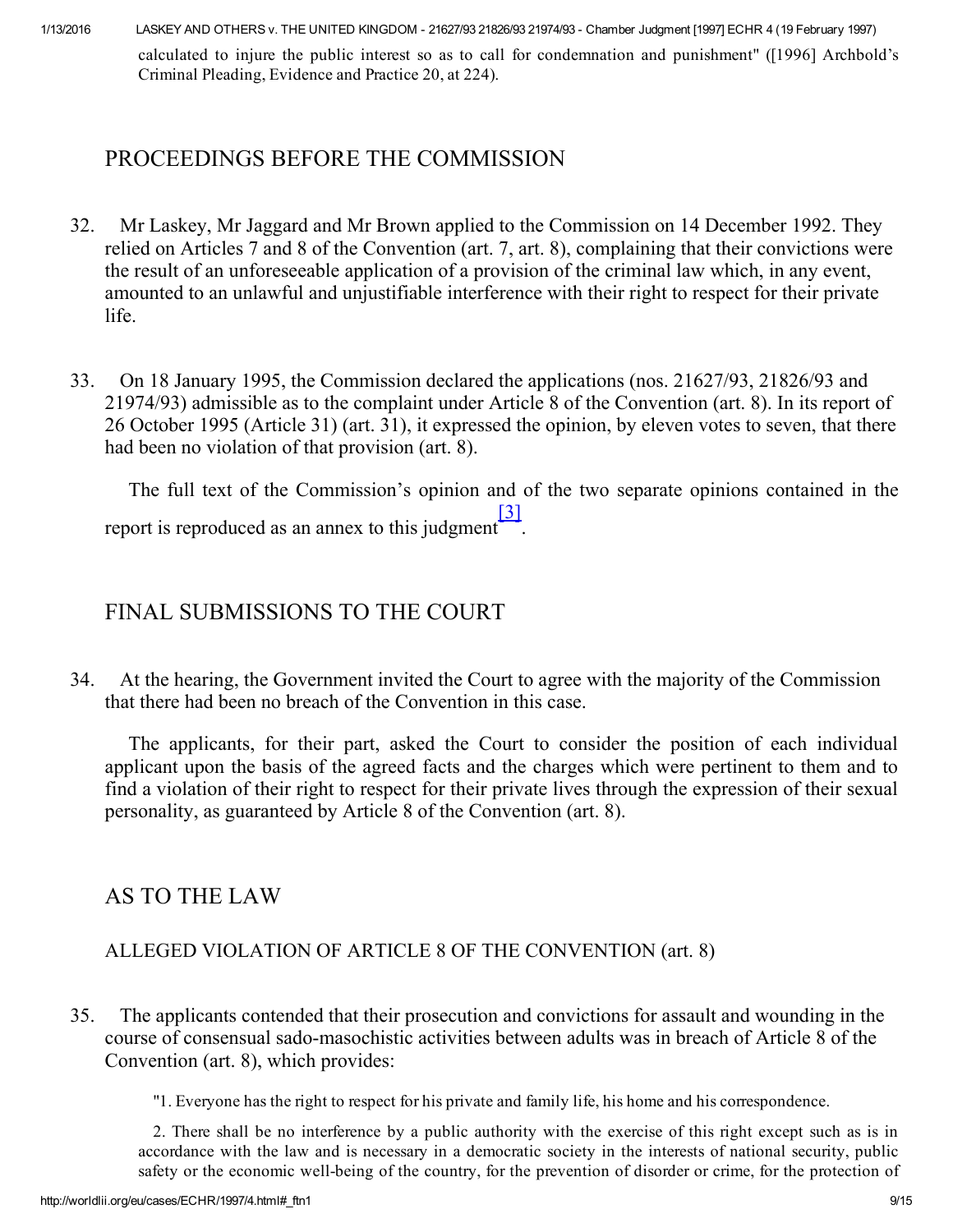1/13/2016 LASKEY AND OTHERS v. THE UNITED KINGDOM 21627/93 21826/93 21974/93 Chamber Judgment [1997] ECHR 4 (19 February 1997) health or morals, or for the protection of the rights and freedoms of others."

It was common ground among those appearing before the Court that the criminal proceedings against the applicants which resulted in their conviction constituted an "interference by a public authority" with the applicants' right to respect for their private life. It was similarly undisputed that the interference had been "in accordance with the law". Furthermore, the Commission and the applicants accepted the Government's assertion that the interference pursued the legitimate aim of the "protection of health or morals", within the meaning of the second paragraph of Article 8  $(art. 8-2)$ .

36. The Court observes that not every sexual activity carried out behind closed doors necessarily falls within the scope of Article 8 (art. 8). In the present case, the applicants were involved in consensual sado-masochistic activities for purposes of sexual gratification. There can be no doubt that sexual orientation and activity concern an intimate aspect of private life (see, mutatis mutandis, the Dudgeon v. the United Kingdom judgment of 22 October 1981, Series A no. 45, p. 21, para. 52). However, a considerable number of people were involved in the activities in question which included, inter alia, the recruitment of new "members", the provision of several specially equipped "chambers", and the shooting of many videotapes which were distributed among the "members" (see paragraphs 8 and 9 above). It may thus be open to question whether the sexual activities of the applicants fell entirely within the notion of "private life" in the particular circumstances of the case.

However, since this point has not been disputed by those appearing before it, the Court sees no reason to examine it of its own motion in the present case. Assuming, therefore, that the prosecution and conviction of the applicants amounted to an interference with their private life, the question arises whether such an interference was "necessary in a democratic society" within the meaning of the second paragraph of Article 8 (art. 8-2).

#### "Necessary in a democratic society"

- 37. The applicants maintained that the interference in issue could not be regarded as "necessary in a democratic society". This submission was contested by the Government and by a majority of the Commission.
- 38. In support of their submission, the applicants alleged that all those involved in the sadomasochistic encounters were willing adult participants; that participation in the acts complained of was carefully restricted and controlled and was limited to persons with like-minded sadomasochistic proclivities; that the acts were not witnessed by the public at large and that there was no danger or likelihood that they would ever be so witnessed; that no serious or permanent injury had been sustained, no infection had been caused to the wounds, and that no medical treatment had been required. Furthermore, no complaint was ever made to the police - who learnt about the applicants' activities by chance (see paragraph 8 above).

The potential for severe injury or for moral corruption was regarded by the applicants as a matter of speculation. To the extent that issues of public morality had arisen - with reference to Mr Laskey's conviction for keeping a disorderly house and for the possession of an indecent photograph of a child (see paragraph 11 above) these had been dealt with under the relevant sexual offences provisions and appropriately punished. In any event, such issues fell outside the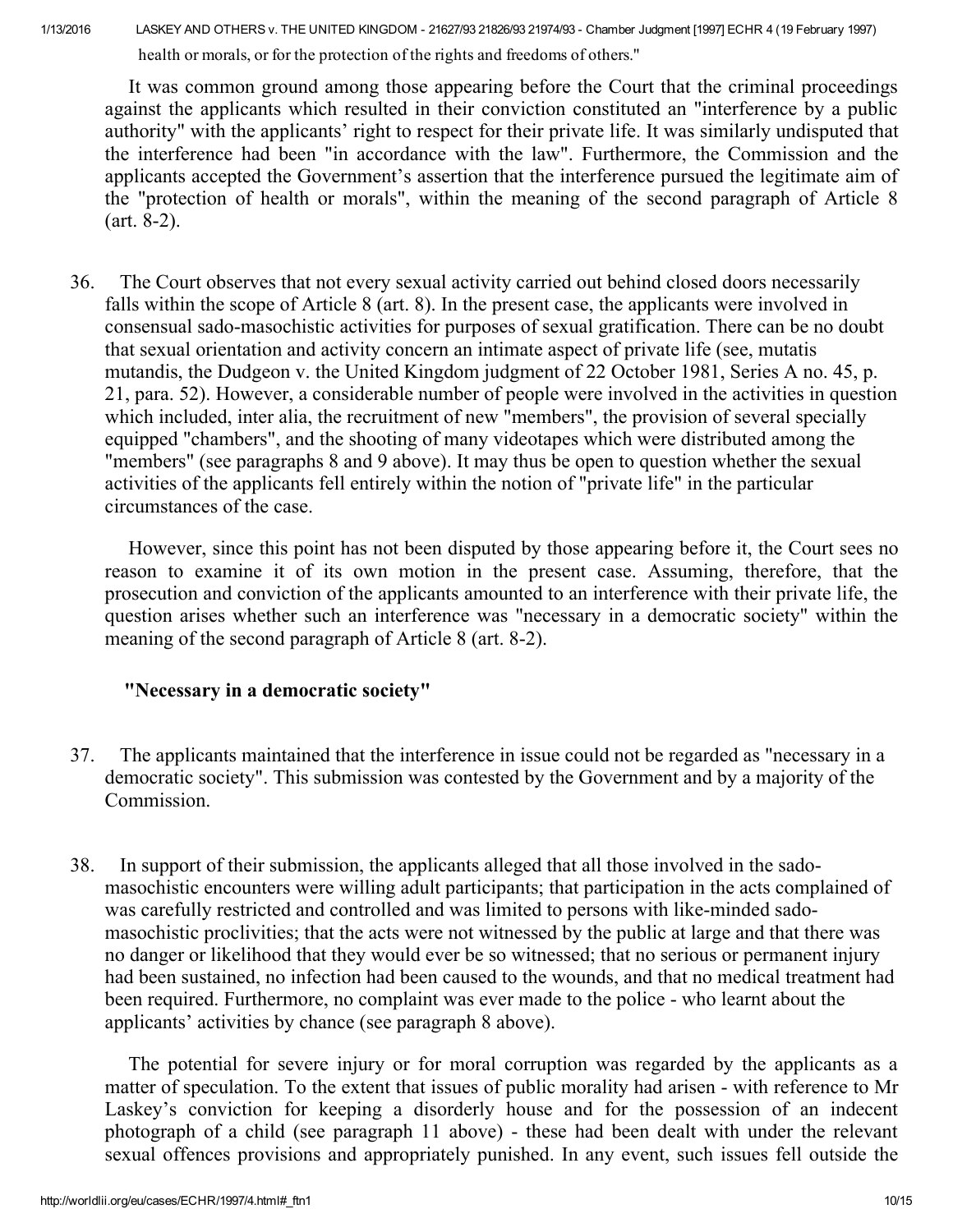- 1/13/2016 LASKEY AND OTHERS v. THE UNITED KINGDOM 21627/93 21826/93 21974/93 Chamber Judgment [1997] ECHR 4 (19 February 1997) scope of the case as presented before the Court.
	- 39. The applicants submitted that their case should be viewed as one involving matters of sexual expression, rather than violence. With due regard to this consideration, the line beyond which consent is no defence to physical injury should only be drawn at the level of intentional or reckless causing of serious disabling injury.
	- 40. For the Government, the State was entitled to punish acts of violence, such as those for which the applicants were convicted, that could not be considered of a trifling or transient nature, irrespective of the consent of the victim. In fact, in the present case, some of these acts could well be compared to "genital torture" and a Contracting State could not be said to have an obligation to tolerate acts of torture because they are committed in the context of a consenting sexual relationship. The State was moreover entitled to prohibit activities because of their potential danger.

The Government further contended that the criminal law should seek to deter certain forms of behaviour on public-health grounds but also for broader moral reasons. In this respect, acts of torture - such as those in issue in the present case - may be banned also on the ground that they undermine the respect which human beings should confer upon each other. In any event, the whole issue of the role of consent in the criminal law is of great complexity and the Contracting States should enjoy a wide margin of appreciation to consider all the public-policy options.

- 41. The Commission noted that the injuries that were or could be caused by the applicants' activities were of a significant nature and degree, and that the conduct in question was, on any view, of an extreme character. The State authorities therefore acted within their margin of appreciation in order to protect its citizens from real risk of serious physical harm or injury.
- 42. According to the Court's established case-law, the notion of necessity implies that the interference corresponds to a pressing social need and, in particular, that it is proportionate to the legitimate aim pursued; in determining whether an interference is "necessary in a democratic society", the Court will take into account that a margin of appreciation is left to the national authorities (see, inter alia, the Olsson v. Sweden (no. 1) judgment of 24 March 1988, Series A no. 130, pp. 31-32, para. 67), whose decision remains subject to review by the Court for conformity with the requirements of the Convention.

The scope of this margin of appreciation is not identical in each case but will vary according to the context. Relevant factors include the nature of the Convention right in issue, its importance for the individual and the nature of the activities concerned (see the Buckley v. the United Kingdom judgment of 25 September 1996, Reports of Judgments and Decisions 1996-IV, pp. 1291-92, para. 74).

- 43. The Court considers that one of the roles which the State is unquestionably entitled to undertake is to seek to regulate, through the operation of the criminal law, activities which involve the infliction of physical harm. This is so whether the activities in question occur in the course of sexual conduct or otherwise.
- http://worldlii.org/eu/cases/ECHR/1997/4.html# ftn1 11/15 44. The determination of the level of harm that should be tolerated by the law in situations where the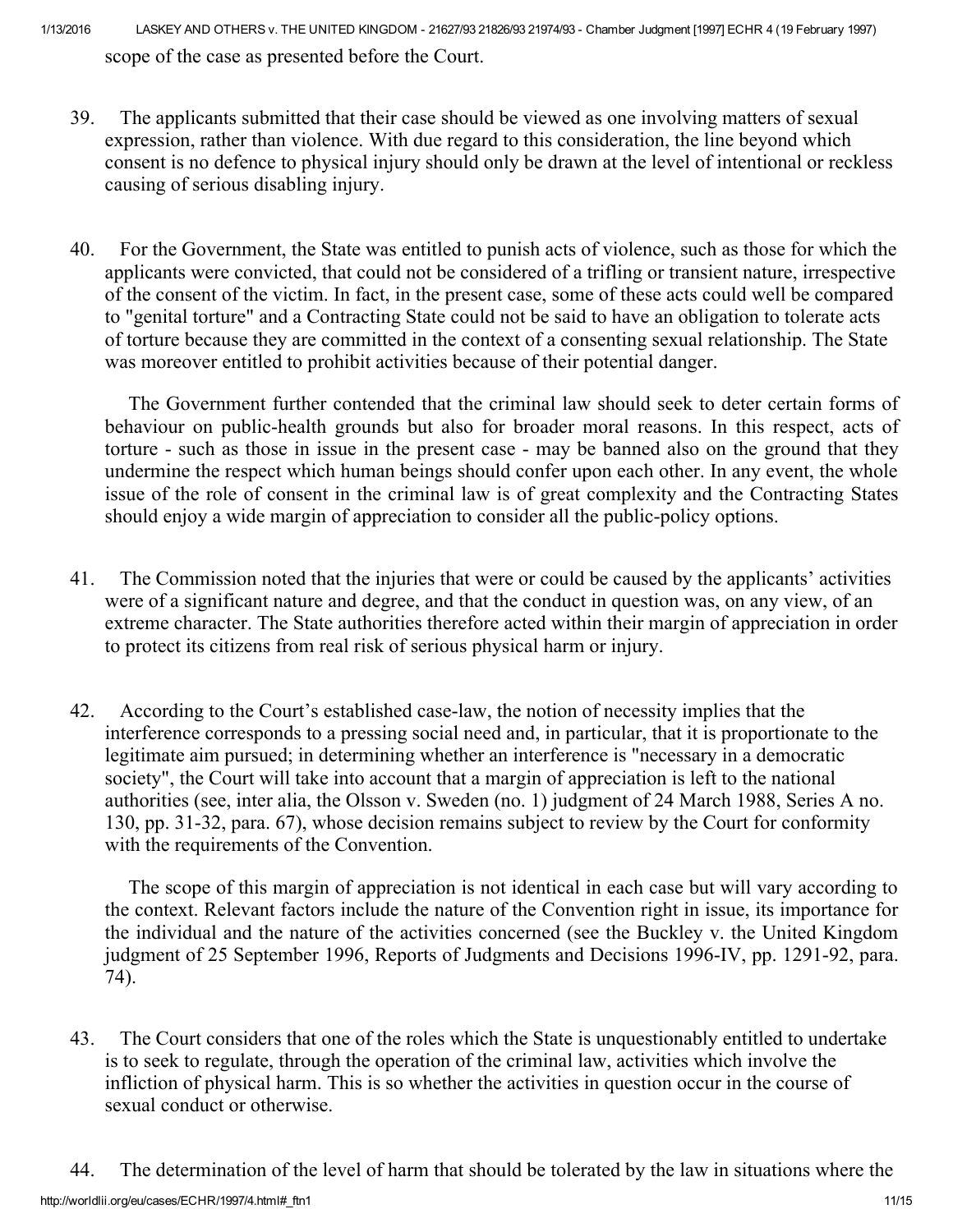victim consents is in the first instance a matter for the State concerned since what is at stake is related, on the one hand, to public health considerations and to the general deterrent effect of the criminal law, and, on the other, to the personal autonomy of the individual.

45. The applicants have contended that, in the circumstances of the case, the behaviour in question formed part of private morality which is not the State's business to regulate. In their submission the matters for which they were prosecuted and convicted concerned only private sexual behaviour.

The Court is not persuaded by this submission. It is evident from the facts established by the national courts that the applicants' sado-masochistic activities involved a significant degree of injury or wounding which could not be characterised as trifling or transient. This, in itself, suffices to distinguish the present case from those applications which have previously been examined by the Court concerning consensual homosexual behaviour in private between adults where no such feature was present (see the Dudgeon judgment cited above, the Norris v. Ireland judgment of 26 October 1988, Series A no. 142, and the Modinos v. Cyprus judgment of 22 April 1993, Series A no. 259).

46. Nor does the Court accept the applicants' submission that no prosecution should have been brought against them since their injuries were not severe and since no medical treatment had been required.

In deciding whether or not to prosecute, the State authorities were entitled to have regard not only to the actual seriousness of the harm caused which as noted above was considered to be significant - but also, as stated by Lord Jauncey of Tullichettle (see paragraph 21 above), to the potential for harm inherent in the acts in question. In this respect it is recalled that the activities were considered by Lord Templeman to be "unpredictably dangerous" (see paragraph 20 above).

47. The applicants have further submitted that they were singled out partly because of the authorities' bias against homosexuals. They referred to the recent judgment in the Wilson case (see paragraph 30 above), where, in their view, similar behaviour in the context of a heterosexual couple was not considered to deserve criminal punishment.

The Court finds no evidence in support of the applicants' allegations in either the conduct of the proceedings against them or the judgment of the House of Lords. In this respect it recalls the remark of the trial judge when passing sentence that "the unlawful conduct now before the court would be dealt with equally in the prosecution of heterosexuals or bisexuals if carried out by them" (see paragraph 11 above).

Moreover, it is clear from the judgment of the House of Lords that the opinions of the majority were based on the extreme nature of the practices involved and not the sexual proclivities of the applicants (see paragraphs 20 and 21 above).

In any event, like the Court of Appeal, the Court does not consider that the facts in the Wilson case were at all comparable in seriousness to those in the present case (see paragraph 30 above).

48. Accordingly, the Court considers that the reasons given by the national authorities for the measures taken in respect of the applicants were relevant and sufficient for the purposes of Article 8 para. 2 (art. 8-2).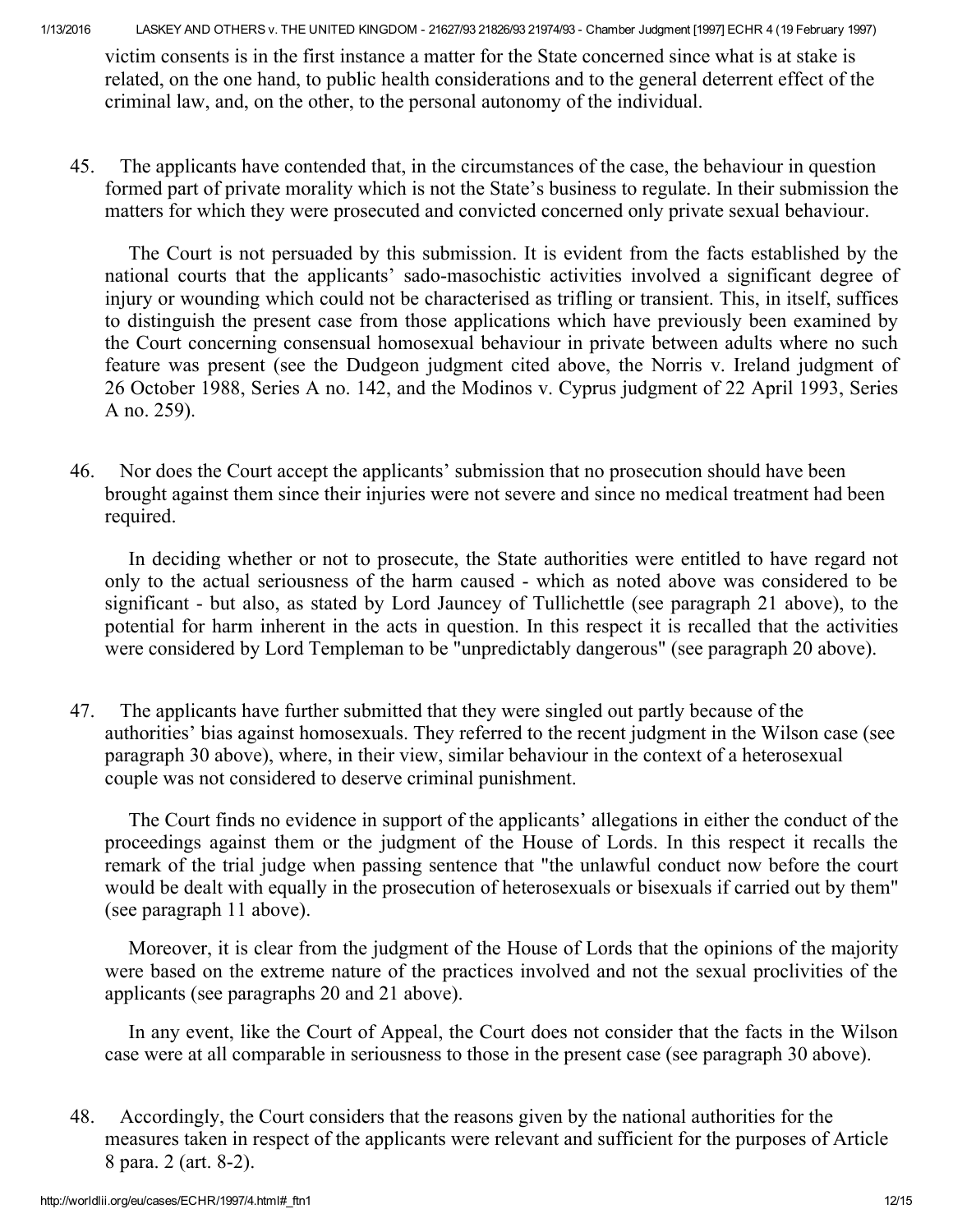49. It remains to be ascertained whether these measures were proportionate to the legitimate aim or aims pursued.

The Court notes that the charges of assault were numerous and referred to illegal activities which had taken place over more than ten years. However, only a few charges were selected for inclusion in the prosecution case. It further notes that, in recognition of the fact that the applicants did not appreciate their actions to be criminal, reduced sentences were imposed on appeal (see paragraphs 1517 above). In these circumstances, bearing in mind the degree of organisation involved in the offences, the measures taken against the applicants cannot be regarded as disproportionate.

- 50. In sum, the Court finds that the national authorities were entitled to consider that the prosecution and conviction of the applicants were necessary in a democratic society for the protection of health within the meaning of Article 8 para. 2 of the Convention (art. 8-2).
- 51. In view of this conclusion the Court, like the Commission, does not find it necessary to determine whether the interference with the applicants' right to respect for private life could also be justified on the ground of the protection of morals. This finding, however, should not be understood as calling into question the prerogative of the State on moral grounds to seek to deter acts of the kind in question.

# FOR THESE REASONS, THE COURT UNANIMOUSLY

Holds that there has been no violation of Article 8 of the Convention (art. 8).

Done in English and in French, and delivered at a public hearing in the Human Rights Building, Strasbourg, on 19 February 1997.

Rudolf BERNHARDT

President

#### Herbert PETZOLD

Registrar

In accordance with Article 51 para. 2 of the Convention (art. 512) and Rule 53 para. 2 of Rules of Court A, the concurring opinion of Mr Pettiti is annexed to this judgment.

R. B.

H. P.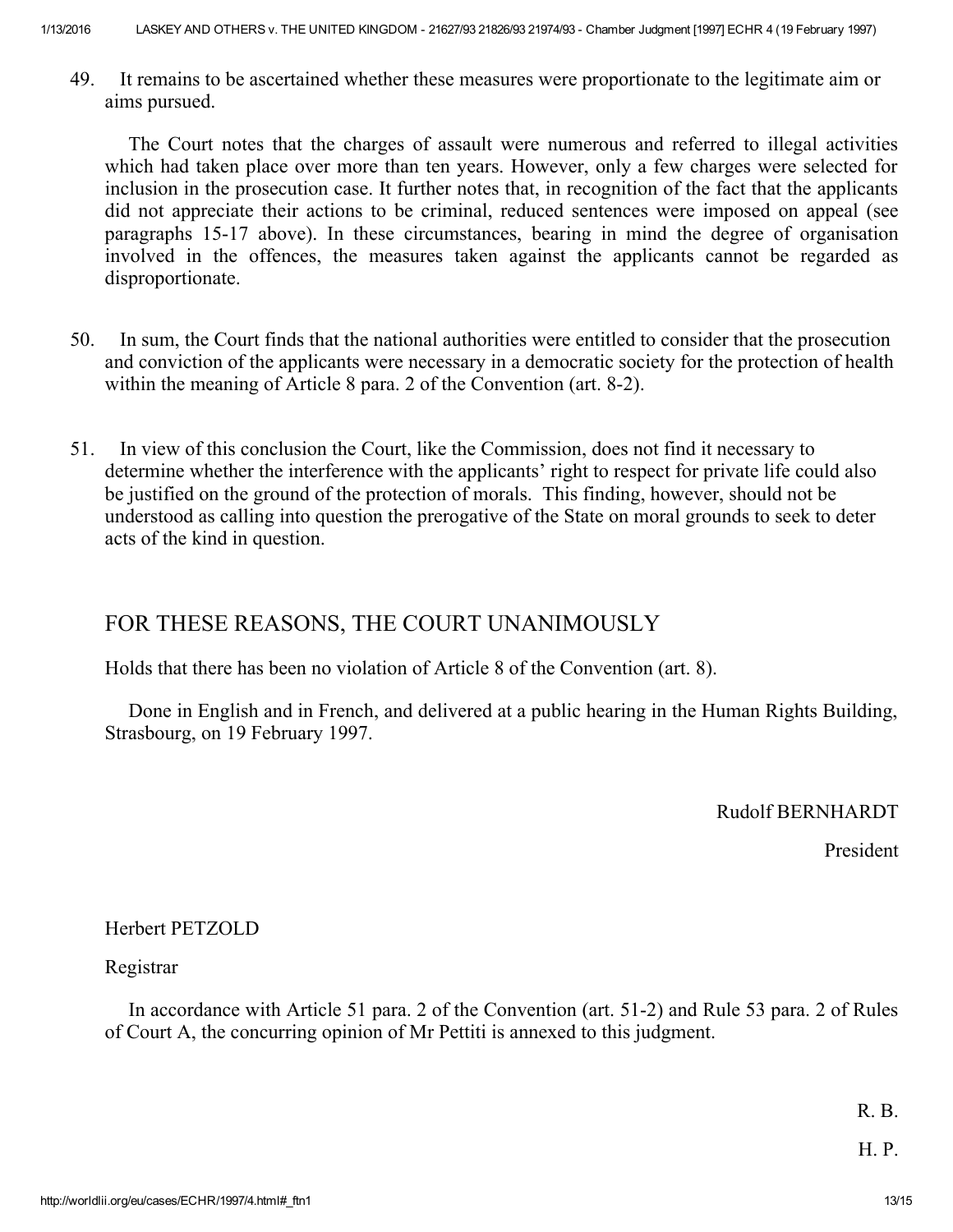# CONCURRING OPINION OF JUDGE PETTITI

#### (Translation)

I concurred with all my colleagues in finding that there had been no violation of Article 8 of the Convention (art. 8). However, my reasoning differs from theirs in some respects.

Firstly, the Court implicitly accepted that Article 8 (art. 8) was applicable since it assumed there had been an interference, and the application referred to State interference under Article 8 (art. 8): "the institution of criminal proceedings infringed that Article (art. 8)."

In my view, that Article (art. 8) was not even applicable in the instant case. The concept of private life cannot be stretched indefinitely.

Not every aspect of private life automatically qualifies for protection under the Convention. The fact that the behaviour concerned takes place on private premises does not suffice to ensure complete immunity and impunity. Not everything that happens behind closed doors is necessarily acceptable. It is already the case in criminal law that the "rape" of a spouse where there is doubt whether consent was given may lead to prosecution. Other types of behaviour may give rise to civil proceedings (internal telephone tapping for example). Sexual acts and abuse, even when not criminal, give rise to liability.

The case could have been looked at differently, both in domestic law and subsequently under the Convention. Can one consider that adolescents taking part in sado-masochistic activities have given their free and informed consent where their elders have used various means of enticement, including financial reward?

In domestic law, sado-masochistic activities could be made the subject of a specific criminal offence without that being contrary to Article 8 (art. 8) of the European Convention on Human Rights.

It seems to me that the wording used by the Court in paragraph 42 is too vague. The margin of appreciation has been used by the Court mainly in dealing with issues of morals or problems of civil society, but above all so as to afford better protection to others; consequently, a reference to the Müller and Others v. Switzerland judgment would have been preferable to the reference to the Buckley v. the United Kingdom judgment (see Olivier de Schutter's commentary on that judgment in Revue trimestrielle des droits de l'homme, Brussels, 1997, pp. 64-93).

It seemed to me necessary to expand paragraph 43 by noting "to regulate and punish practices of sexual abuse that are demeaning even if they do not involve the infliction of physical harm".

The dangers of unrestrained permissiveness, which can lead to debauchery, paedophilia (see paragraph 11 of the judgment) or the torture of others, were highlighted at the Stockholm World Conference. The protection of private life means the protection of a person's intimacy and dignity, not the protection of his baseness or the promotion of criminal immoralism.

[<sup>\[1\]</sup>](#page-1-0) The case is numbered  $109/1995/615/703-705$ . The first number is the case's position on the list of cases referred to the Court in the relevant year (second number). The last two numbers indicate the case's position on the list of cases